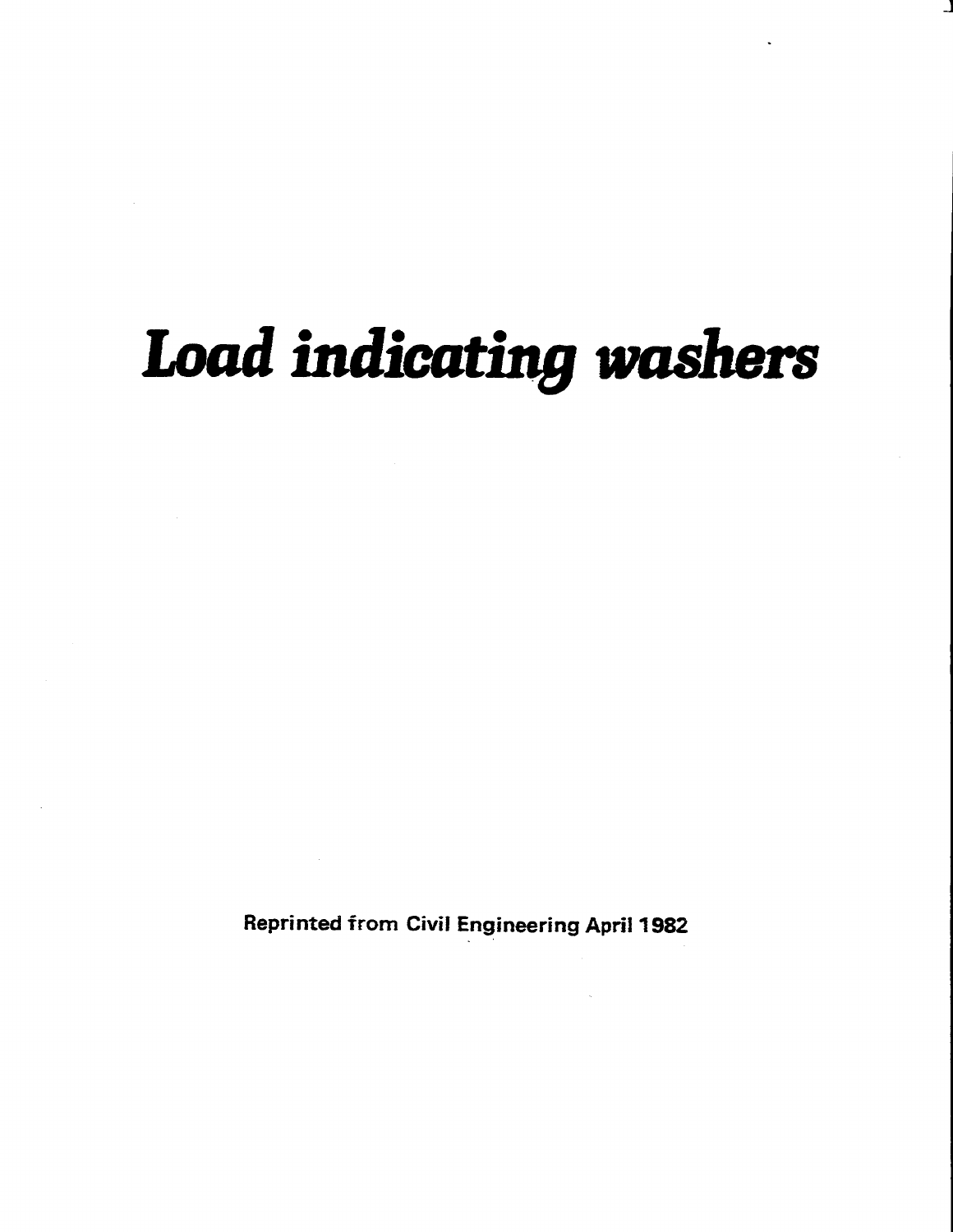# Load indicating washers

JO Surtees and ME Ibrahim discuss the influence of load-indicating washers on bolt relaxation in joints subject to high prying forces.

In normal use, load-indicating bolts and decreased by the presence of an indicator initial fit between flange surfaces. washers do not contribute significantly te bolt relaxation but occasional doubts have been expressed about their performance in applications where modest levels of external tension are to be transmitted. It is argued that such loading induces a further permanent compression into the indicating washer (or indicating head) which, on removal of load, contributes to bolt relaxation and lowering of shear resistance. There is no experimental or practical evidence for such a hypothesis, although in some cases of prying action (usually involving misalignment of the faving surfaces) increased bolt relaxation is known to occur whether indicators are used or not. However, the question is whether the relaxation in such cases is increased or

16

Holes 25 dia W22 bolts general arade with hardened washer

Flat grip

Plain hole

Tapped hole to suit test bolt

Circular grip

(high tensile steel)

Testpiece for tests land 2 i

Load-indicating washers used

in test 1 only

75

device.

The **N** tests described below are designed to compare the loss of pretension under extreme prving conditions with and without a load-indicating washer. They relate to a situation where the whole of the external tensile loading is attributable to imposed load, which is also an extreme condition. The joint details are based, in two cases, on work reported by Munter and Bouwman, which enables a further comparison to be made for joints without indicators. Grade 10-8 bolts were used in the above mentioned cases for this reason, also. It should, of course, be understood that BS 4604 part 2 prohibits the use of grade 10-8 bolts as friction grip bolts when primary tensile load is present, contrary . to other major European codes.

Details of the test joints are shown in Fig 1. A thin flange was used to ensure maximal prying on the bolts. The bolts were calibrated under appropriate conditions (with or without washer) in a tension rig  $(Fig 3)$ , using a head strain method proven to an accuracy of  $±$  3 per cent at 99 per cent confidence level. They were then transferred to the test pieces and tightened to proof load using the established load (for two bolts) and unloaded similarly after a 10 min pause. The procedure was repeated after a further 10 min pause, up to a peak load of 80 per cent proof load, and so on in 20 per cent increments until a peak load of 160 per cent proof load was reached.

In tests 3 and 4, which simulated the effect of initial contact between the outer surfaces only, a thick flange was employed to ensure that the inner flange surfaces were not brought into contact Tests 1 and 2 relate to joints with good by the application of bolt preload. The

## Description of Tests

١ō

بشلي

Side



Fig 1 (left). Testpiece for tests 1 and 2. Fig 2 (below) Testpiece for test 3 and 4. Fig 3 (below, left) Calibration rig basic features.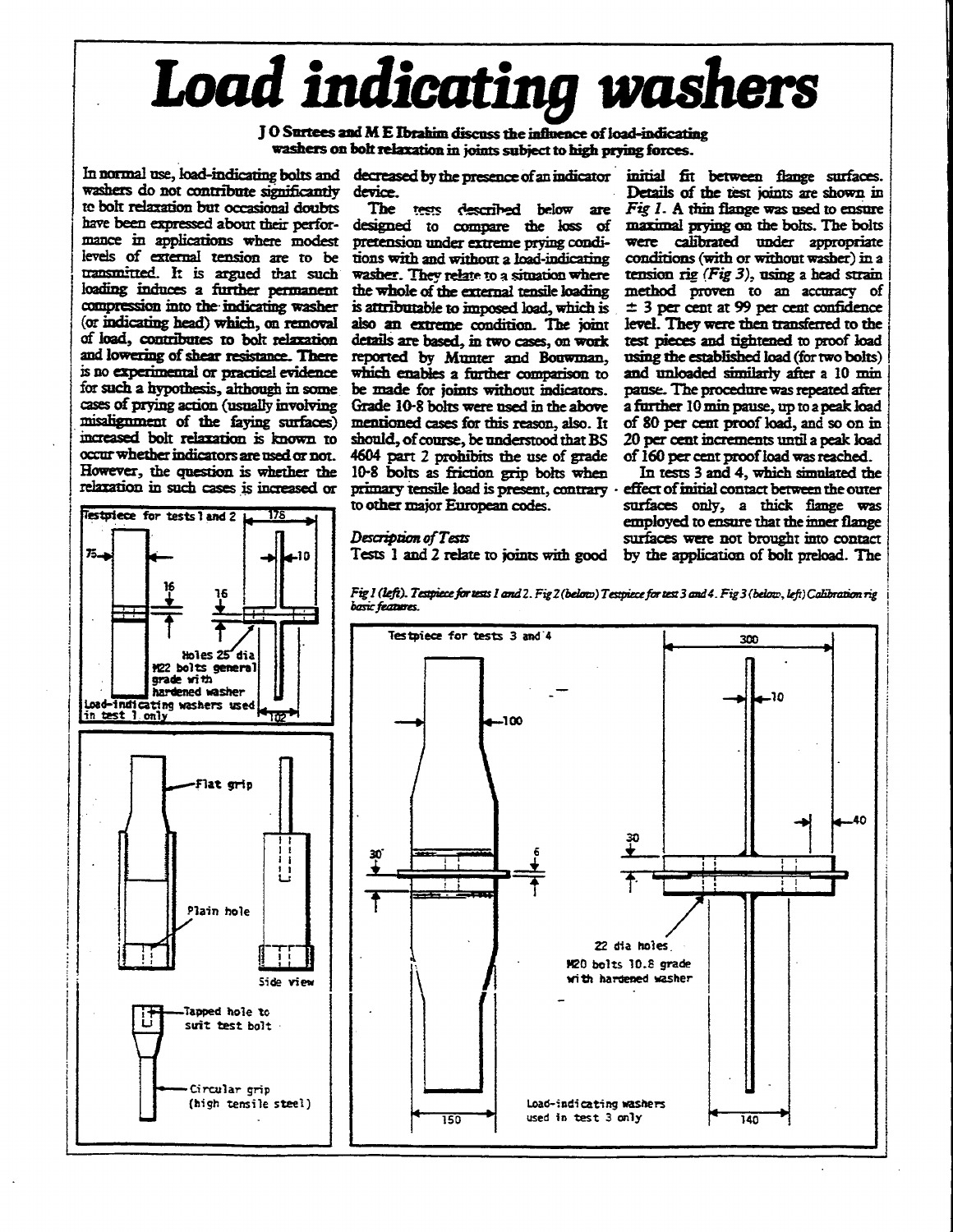



Fig 4. Load indicating washer assembly.

test pieces are shown in Fig 2. The calibration procedure was similar to that used in the previous tests. Loading was applied in steps of 25 kN up to an initial peak load of 20 per cent proof load (for two boits) and released in similar steps after a period of 15 min. A further cycle was applied after 15 min, rising to 30 per cent proof load, and so on, for a total of seven cycles culminating in a peak load of 80 per cent proof load.

During calibration of the bolts for test 4, an opportunity was taken to examine the relationship between bolt tension

bolts were tested altogether, including the two subsequently used in test 4. The gap measurements were made by feeler gauge at three positions around the bolt head.

## Test Results

Upper and lower extremes in the relationship between load indicator gap and bolt tension are shown in Fig 5. These relate to bolts 1 and 2, subsequently used in test 4. The average gap recommended by the manufacturer corresponded to measured bolt tensions ranging from 98 and average load indicator gap. Four to 104 per cent of the minimum proof

load, which was well within the range permitted by BS 4395 part 2 (viz

 $\pm$  15 per cent of proof load). The relationship between bolt tension and external load for tests 1 to 4 is shown in  $Figs 6$  to 9 respectively. Bolt tension is expressed as the percentage change from initial preload, whilst external load is expressed as a percentage of the proof load for a single bolt.

In tests I and 2, there was no significant difference in performance with or without load indicating washer. The change in bolt tension, following application and removal of a given level

Fig 6. Tests 1 and 2 - sypical relationship between external tension and change in Fig 7. Test 3Jbolt 1 - relationship between external tension and change in bolt bolt tension.